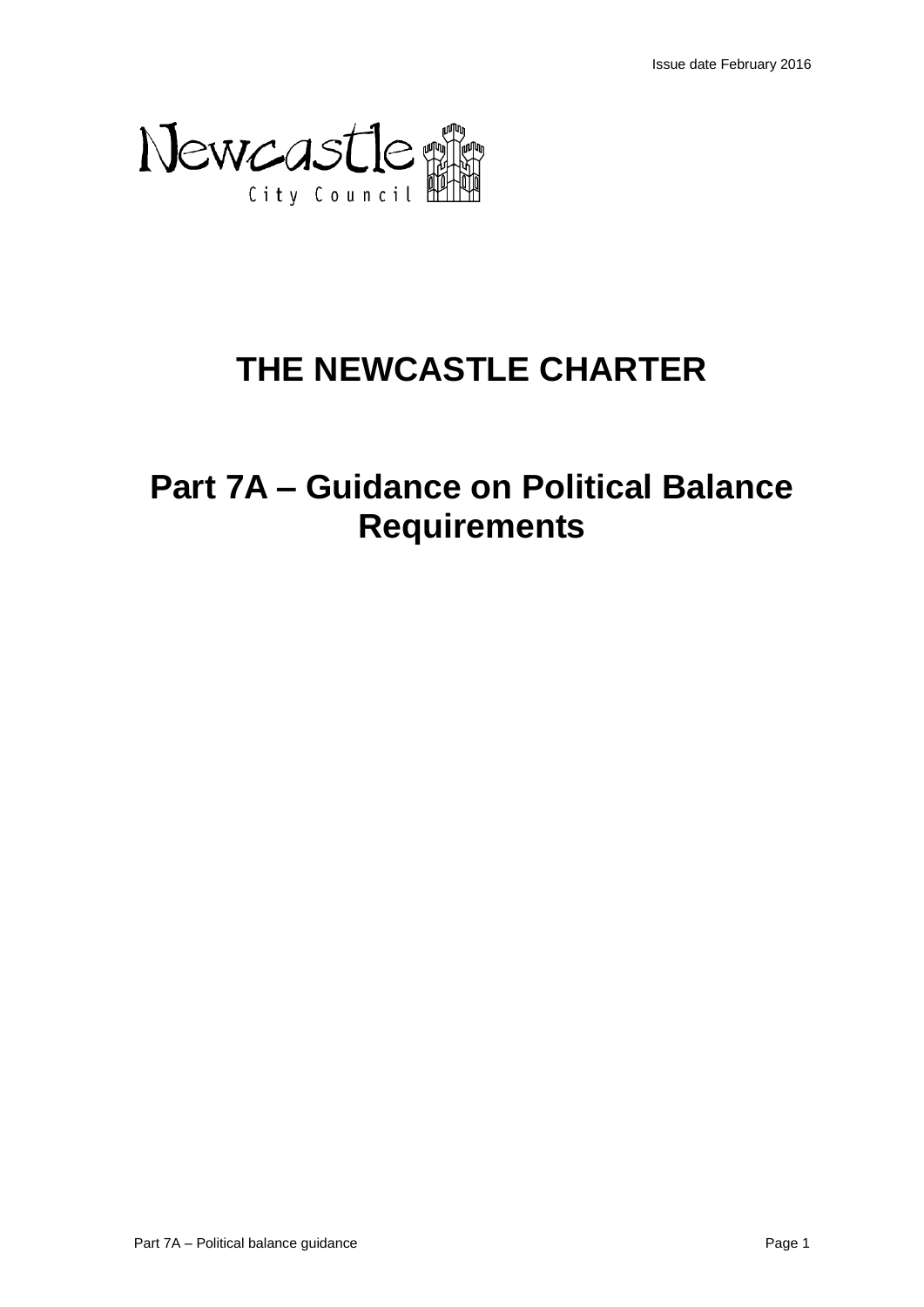## **Notes:-**

**This section contains guidance and is not a formal part of the Council's Constitution**

## **Statutory Sources**

Local Government and Housing Act 1989, ss. 15 to 17 and sch. 1 Local Government Act 2000, s 9FA(6) Local Government (Committees and Political Groups) Regulations 1990 [SI 1990 No 1553] Local Government (Committees and Political Groups) (Amendment) Regulations 1991 [SI 1991 No 1398] The Local Authorities (Arrangements for the Discharge of Functions) (England) Regulations 2012 [SI 2012 No 1019]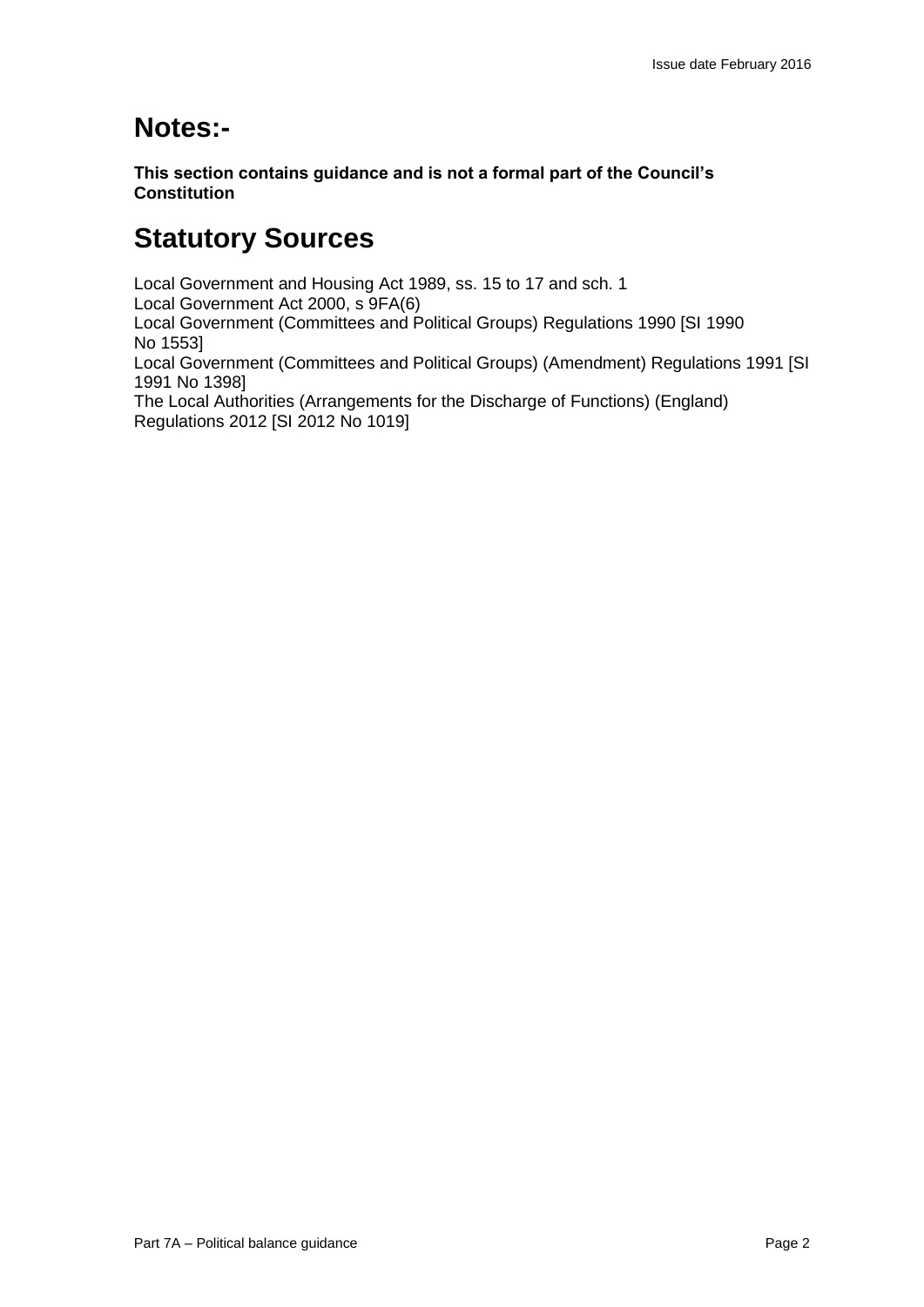## **Guidance on Political Balance Requirements**

### **What is meant by "Political Balance"?**

1. Prior to the Local Government and Housing Act 1989 local authorities were free to appoint one-party committees and sub-committees. The 1989 Act introduced a requirement that certain appointments should be proportionate to the political composition of the Council.

#### **The Requirements**

- 2. The detailed requirements are set out in legislation and regulations. In complex cases, it will always be necessary to refer to them. This guidance can only set out a broad outline of how the requirements operate.
- 3. The statutory provisions contain detailed rules as to how to identify whether councillors are members of political groups and how the wishes of the political groups are to be identified.
- 4. This note assumes that all councillors are members of a political group. Reference should be made to the statutory provisions should the situation change.

### **Decision-Making**

- 5. Where political balance requirements apply, Council or the Committee making the appointment must comply with the wishes of the political group.
- 6. Notwithstanding the lack of discretion, the proper appointing body must still pass a formal resolution – e.g. Council in the case of Committees and Council or Committees in the case of Sub-Committees.
- 7. Where a political group fails to express their wishes within the prescribed time, Council or the Committee may decide whom to appoint.

#### **Resolution to Vary Requirements**

- 8. Where political balance requirements apply, the body making the appointment (whether Council or a Committee) may vary the requirements by resolution provided that no member of the Council or the Committee votes against the resolution.
- 9. Notice of the proposal to pass such a resolution must be given to every member of the Council or the Committee in the same way as Council is summonsed.

### **When does the Requirement Apply?**

- 10. The requirement applies to appointments to bodies listed in schedule 1 to the 1989 Act. This includes –
	- 10.1. ordinary committees and sub-committees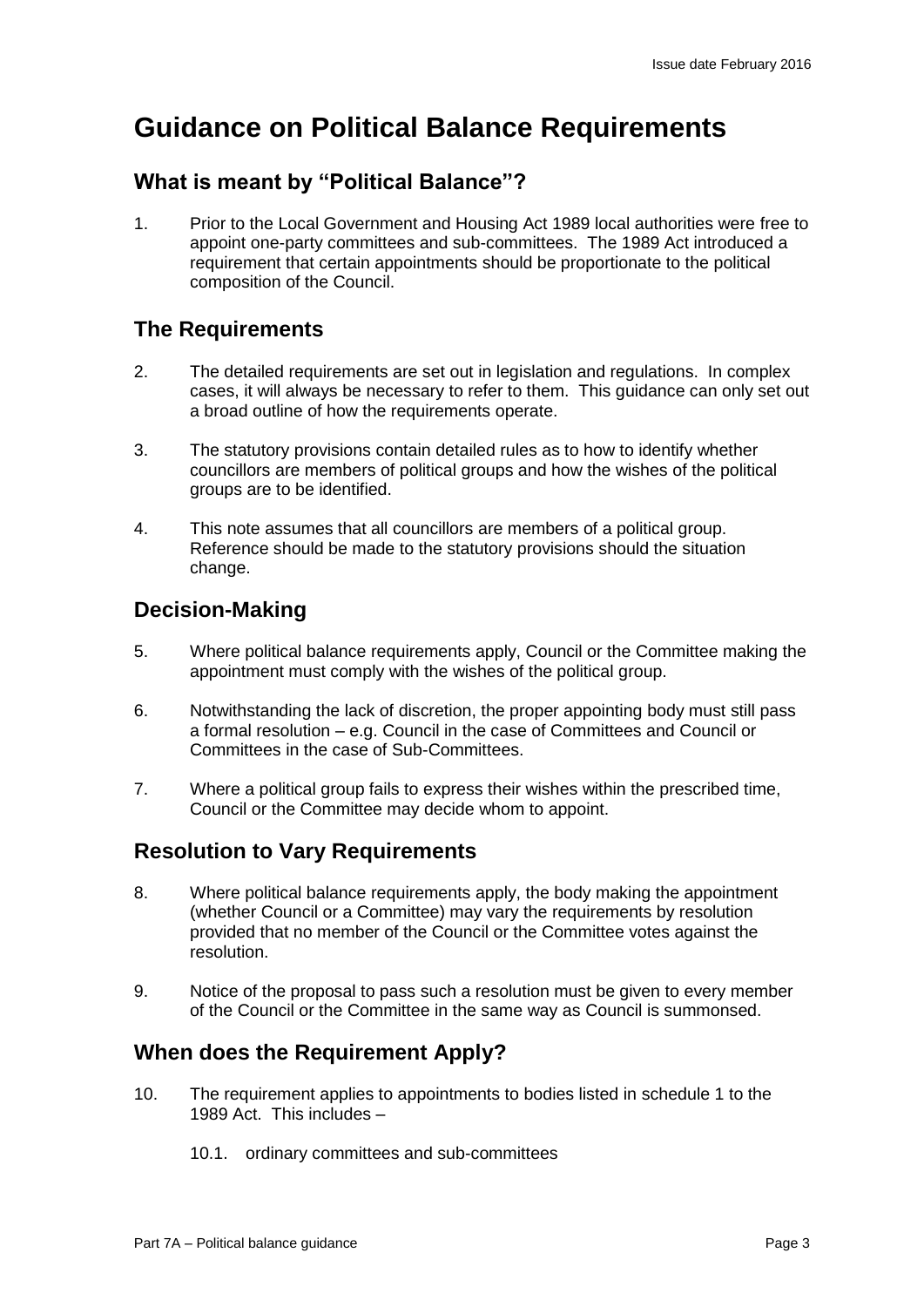- 10.2. advisory committees and sub-committees
- 10.3. joint authorities \*
- 10.4. local fisheries committees \*
- 10.5. superannuation committees \*
- 10.6. certain joint committees (see below) \*.

Note – For political balance to apply, there must be at least three seats to be filled on the bodies indicated by an asterisk (\*).

- 11. Specific legislation may also apply the requirement to other bodies. This includes
	- 11.1 Scrutiny committees s.9FA(6) of the 2000 Act.

#### **When does the requirement not apply?**

- 12. It does not apply to bodies not listed in legislation and where legislation specifically states that the requirement does not apply. This includes –
	- 12.1. Cabinet s. 9GC of the 2000 Act
	- 12.2 Ward Committees reg. 16A of SI 1990 No 1553.
	- Note Ward Committees have responsibilities only for an area of the City.

All the voting members who are councillors must represent wards wholly or partly within the area of the Ward Committee.

12.3 The Licensing Committee and Licensing Sub-Committees appointed under the Licensing Act 2003 – these are not ordinary or advisory committees or sub-committees and the 2003 Act does not extend political balance requirement to them.

These are quasi-judicial in nature.

Political balance does apply to the former Licensing Committee (now called "Regulatory and Appeals Committee").

12.4 In the case of those bodies marked with an asterisk (\*) in section 10, political balance requirements only apply if there are at least three seats to fill by the Council or a Committee.

#### **Joint Committees**

- 13. Prior to the 2000 Act, joint committees were subject to political balance requirements.
- 14. Following the 2000 Act, there are complex regulations that must be followed [SI 2012 No 1019]. Broadly it depends on whether the joint committee is exercising executive functions, non-executive functions or both functions, whether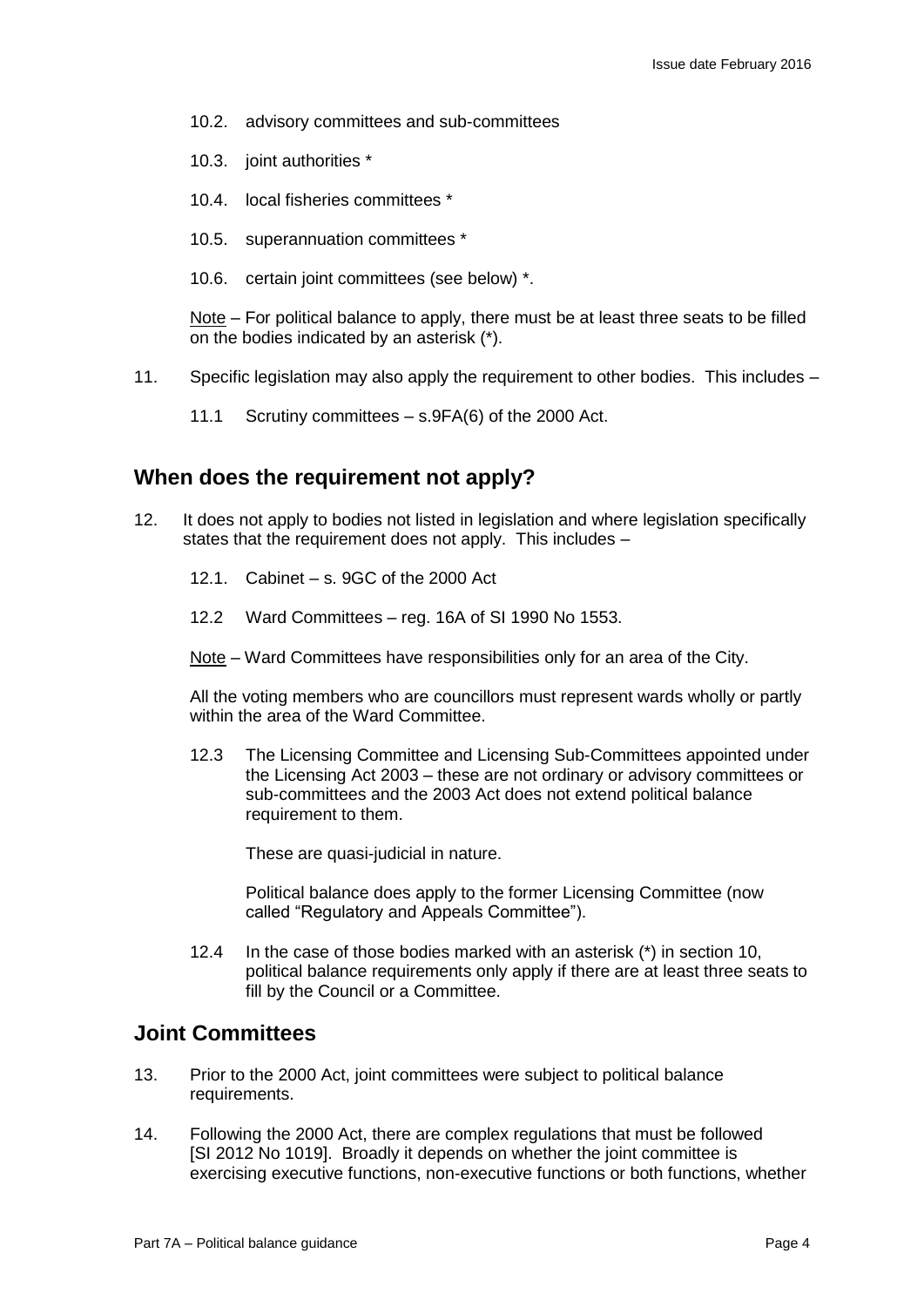the appointment is made by Council or Cabinet, and whether Cabinet or non-Executive members may be appointed.

15. Article 12 and Part 3.12 of the Constitution deals with the appointment to specific joint committees and identifies whether political balance applies to such appointments.

#### **Time of Review**

16. The statutory provisions contain detailed provisions as to when the Council or Committee must review the allocation of seats. Broadly this is at the Annual Meeting, after elections, where new political groups are constituted or where members change groups.

#### **How to Calculate Political Balance and Allocate Seats**

- 17. The Council or the Committee must give effect to principles set out in the statutory provisions. The principles are –
	- 17.1 All the seats must not be allocated to the same political group.
	- 17.2 The majority of the seats must be allocated to the political group (if any) that holds the majority of seats on the Council.
	- 17.3 Subject to 17.1 and 17.2, in the case of ordinary committees, the number of seats on the ordinary committees which are allocated to each political group must bear the same proportion to the total of all the seats on the ordinary committees as is borne by the number of members of that group to the membership of the Council.

Note – "Ordinary Committees" of this Council are Constitutional Committee, Planning Committee, Regulatory and Appeals Committee and Standards Committee.

Scrutiny committees are not "ordinary committees".

This means that you add up the total number of seats on all the ordinary committees (say 40). If a group represents a quarter of the membership of the Council, it is entitled to a quarter of the total number of seats on all ordinary committees (i.e. 10).

This means that on some ordinary committees a group may have more members than the application of the next principle would justify. It provides an allowance for the fact that calculating the proportion will not usually lead to whole numbers.

The Council is responsible for deciding on which ordinary committee the balancing seats should be.

17.4 Subject to 17.1, 17.2 and 17.3, the number of seats on any body which are allocated to each political group must bear the same proportion to the number of all the seats on that body as is borne by the number of members of that group to the membership of the Council.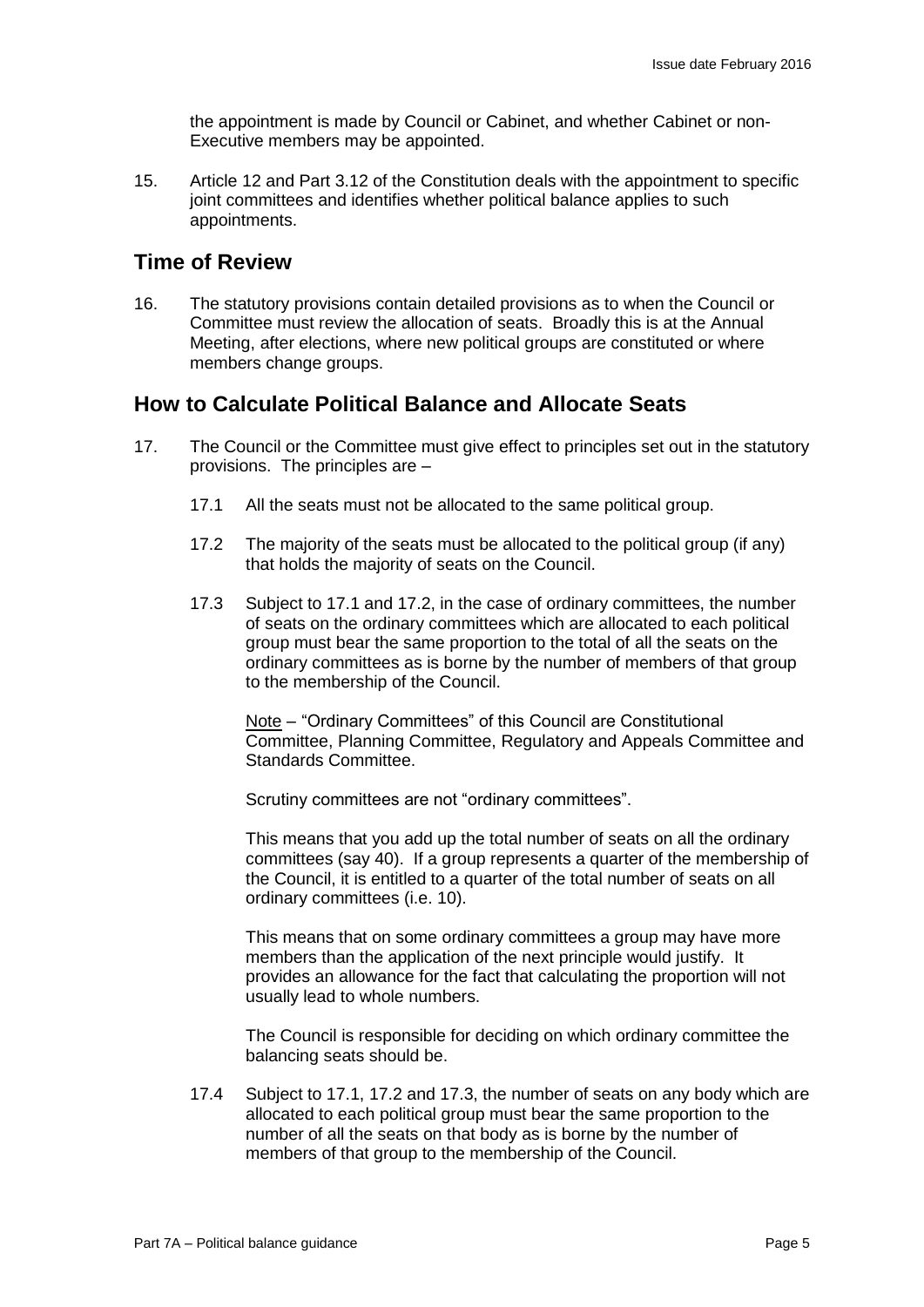Note - Broadly this means that if a group represents a third of the membership of the Council, it is entitled to a third of the seats on the body.

- 18. The duty on the Council is to give effect to these principles **so far as reasonably practicable**. This recognises that there cannot be an exact application of the rules.
- 19. The attached table shows how the proportion is calculated based on the current composition of the Council.

Co-optees are ignored in calculating political balance except for any co-opted member with voting rights appointed to a committee with education functions under section 13(5) Local Government and Housing Act 1989 - see section 15 of that Act. The position may change if the Council decides to make a scheme (under paragraph 12 Schedule 1 of the Local Government and Act 2000) giving voting rights to other co-optees on scrutiny committees.